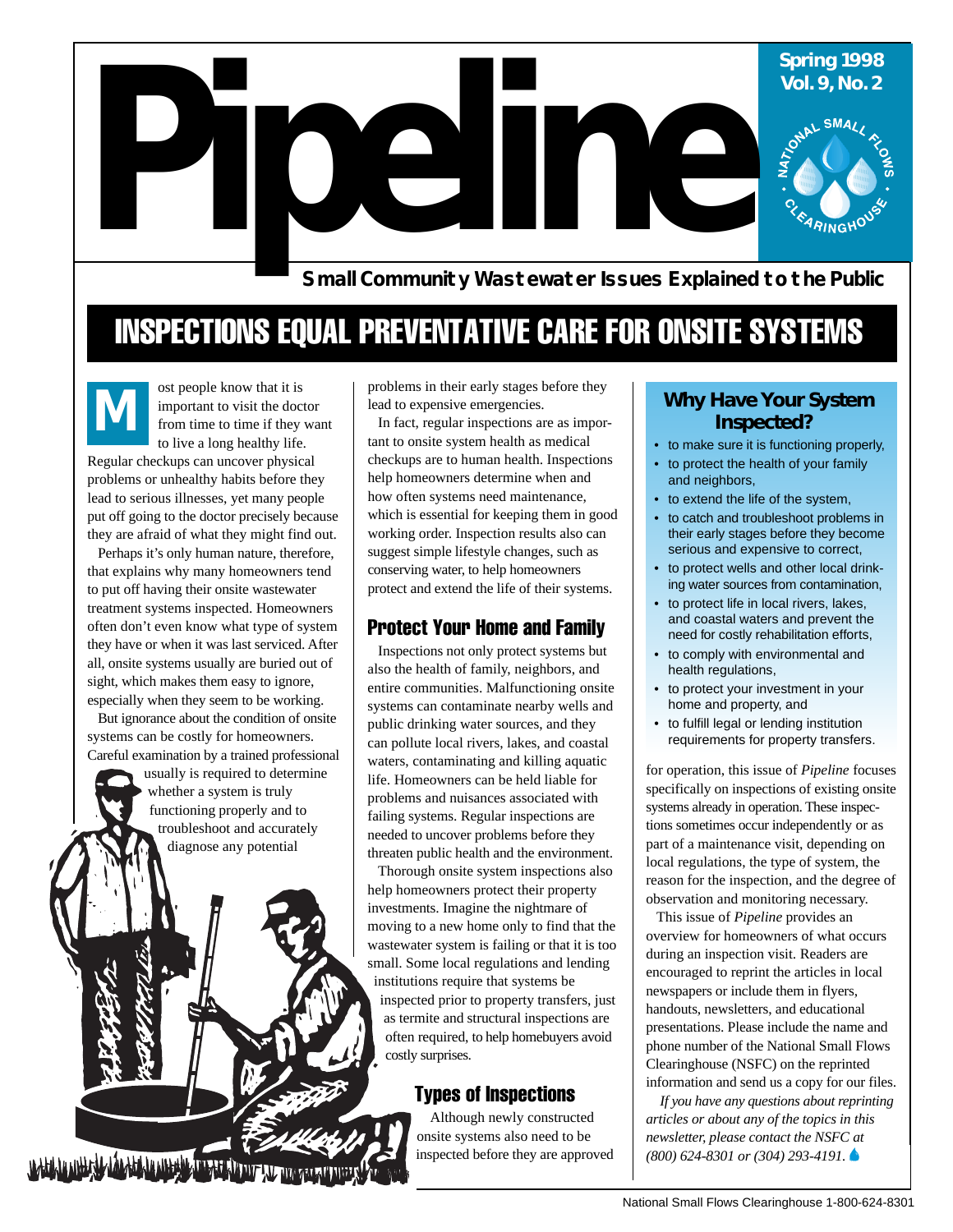## When should onsite systems be inspected?

Exactly when and how often systems should be inspected depends on local onsite system regulations, the type of system, how it is used, and whether it is located in an environmentally sensitive site or area. Contact your local health department for information concerning requirements for your system. *Refer to the contacts list on page 7 for information on how to reach your local health department.*

#### Septic Systems

Conventional septic tank/soil absorption systems are the most common type of onsite system serving individual homes in the U.S. It is in homeowners' best interests to have their septic systems inspected regularly, even when local regulations don't require it. Septic systems serving restaurants or other businesses or institutions must be inspected more frequently than residential systems because they usually treat wastewater that is higher in strength and volume.

It is especially important for homeowners to schedule annual inspections for new septic systems and systems that are new to them as users to monitor how quickly the layers of sludge and scum accumulate in the septic tank with normal use. If sludge and scum layers are allowed to become too thick, solid materials may flow from the septic tank into the soil absorption field, clogging the pipes and soil and causing the system to fail. Annual inspections help homeowners estimate more precisely how often they need to have their septic tank pumped out to avoid this problem.

Inspections also can uncover any cracks, flaws, or other problems with systems, and they can help homeowners find out if they are using their systems wisely. For example, inspections can reveal if food scraps or other inappropriate items are being washed down the drain regularly or if too much water is being used, which can overburden systems.

*For more information about how septic systems work and proper septic system operation and maintenance, refer to the Summer and Fall 1995 issues of* Pipeline *(Items #SFPLNL02 and #SFPLNL03). The price for* Pipeline *back issues is 20 cents each plus shipping and handling. See page*

 *8 for ordering information.*



#### Other Onsite Systems

 Home aerobic treatment units, sand filters, mounds, chlorination units, lagoons, and other alternative or innovative onsite system technologies have different inspection requirements. Some systems must be inspected more frequently or require regular monitoring by specially qualified professionals. (*See "Who inspects onsite systems" on page 3.*) In addition, systems with electrical or mechanical components, such as pumps, timers, control panels, and alarms, need to be inspected and serviced according to manufacturer recommendations.

Regulations may require that some alternative onsite systems be inspected more frequently than conventional septic systems because of their more complex designs and because many alternative systems are located at difficult sites or in environmentally sensitive areas. Some communities have onsite system management programs in place to ensure that systems are regularly monitored, or communities may issue operating permits requiring inspections as a condition for renewal. Home aerobic treatment units usually come with maintenance service contracts that include regular inspections by a local manufacturer representative. Homeowners are sometimes required to renew these contracts after the initial twoyear period, but should consider renewing them even if not required to do so.

*To learn more about community programs for managing onsite system operation and maintenance, refer to the Spring 1996 issue of* Pipeline *(Item #SFPLNL05). For more about home aerobic treatment units and service contracts, refer to the Winter 1996 issue of* Pipeline *(Item #SFPLNL04).*

*The National Small Flows Clearinghouse (NSFC) also offers a variety of information about other alternative and innovative onsite wastewater systems. Refer to pages 7 and 8 for information.*

#### Property Transfers

It is not unusual for regulations or lending institutions to require that onsite system inspections be performed within a given time of the sale or transfer of property. This requirement sometimes can be waived if the owner has kept detailed records of past system inspections and maintenance. For their own protection, consumers should insist on a thorough system inspection before purchasing a home, whether or not it is required by local regulations, and once the home is purchased, they should maintain detailed and up-to-date records of all system inspection and service visits.

#### Major Changes and Repairs

Homeowners often need to have their onsite systems inspected to obtain building permits for constructing home additions or adding new buildings to their property. An inspection determines whether the system will be affected by the new construction and if it will be able to handle any potential changes in the amount or strength of the wastewater from the extra rooms or additional occupants.

Inspections also may be required before making system repairs and other changes to property that can affect the system. Changes in the use of a property, for example, from seasonal to year-round occupancy or from residential to commerical use, also affect onsite systems and inspections often are required before such changes are approved.

#### Who initiates inspections?

If your community has some type of program in place for managing onsite systems, you may be contacted by a health official or management program employee to schedule an inspection of your system. Otherwise, it usually is up to homeowners to initiate system inspections. Contact your local health department for information about inspections in your area.

**2 2**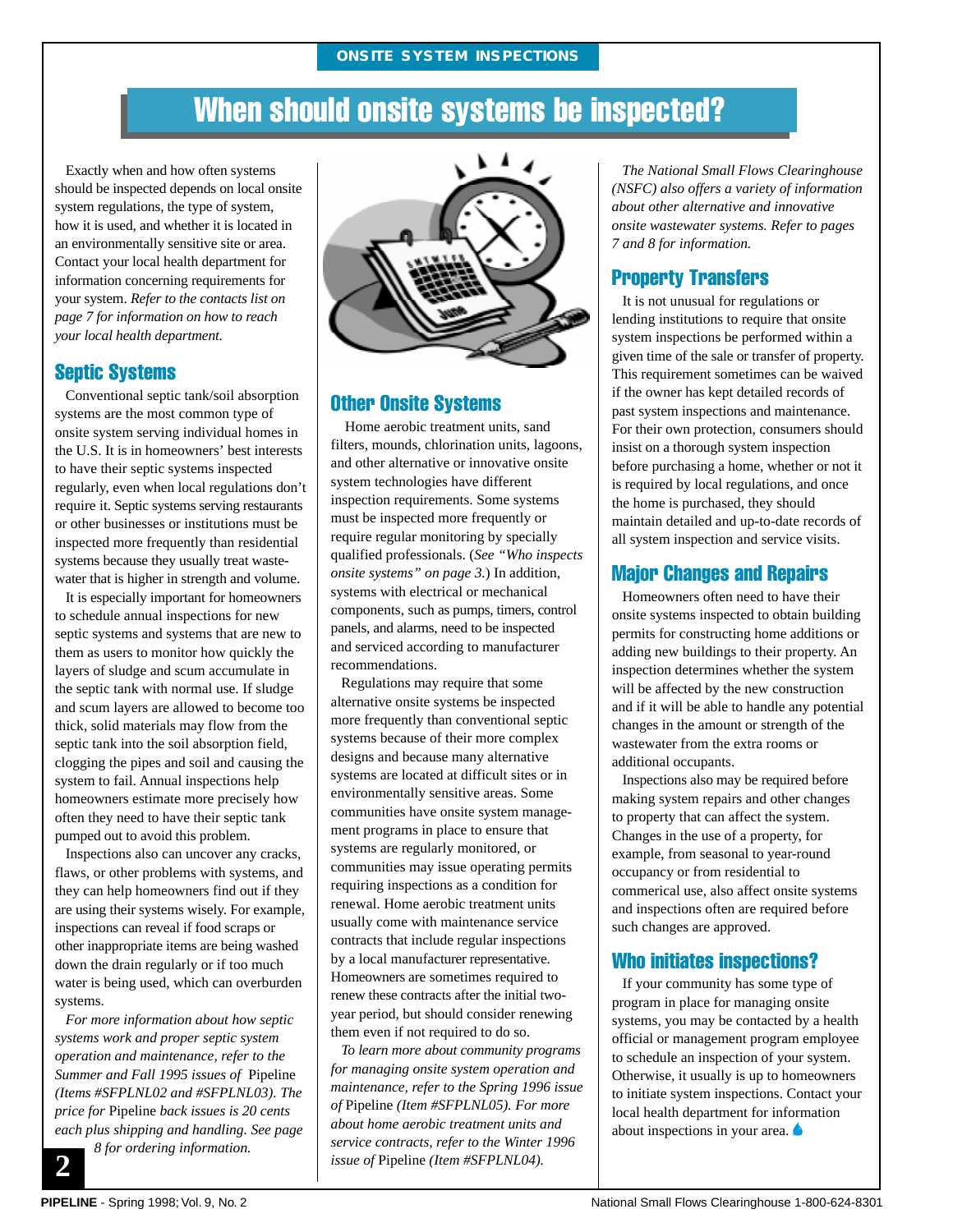## Who inspects onsite systems?

Onsite system inspections may be performed by health officials, sanitarians, independent contractors (septic system pumpers and haulers, for example), or people employed by communities, developers, or homeowner associations. Manufacturer representatives are responsible for inspecting and servicing certain systems and components covered by service contracts or warranties. Exactly who should inspect your system depends on the type of system you have, the reason for the inspection, and local onsite system regulations.

#### Choose the Right Professional

The first step to finding the right person to inspect your system is to contact your local health department. *(Refer to the contact information on page 7.)* Health department officials know about local onsite system regulations, and they may know whether your community schedules regular system inspections. They also will be aware of any special requirements for your particular type of system or property and whether certain licenses, certification, education, or training are required for onsite professionals in your state.

For example, a few states, such as Massachusetts and Pennsylvania, and counties in some states sponsor training programs for onsite system inspectors and maintain lists of the people who have completed these programs. Regulations concerning qualifications for onsite system professionals vary considerably from state to state, and some states have no requirements at all. Local health officials often can help you find qualified people in your area.

It is important to be aware, however, that simply finding a professional with the required qualifications does not guarantee that he or she is the best person for the job. Homeowners should compare estimates, check references, and hire someone who has appropriate experience. It also is a good idea to hire someone who carries adequate insurance and to be alert to any potential conflicts of interest. For example, it is very common for onsite system professionals working in the private sector to perform a variety of different services, so the person who inspects your system also may repair, maintain, and install systems.

Homeowners should simply be aware of the potential for a conflict and take the time to check references.

#### Should you do it yourself?

Do you know what a baffle looks like and how to tell if it is working? Do you know what you should find inside a properly functioning septic tank, or how to test pump switches? If not, you should hire a professional to inspect your system.

 Because some state and local regulations do not specify who should inspect systems and how often they should be inspected, some homeowners may be tempted to inspect their systems themselves. Even when this is an option, there are many advantages to hiring a professional to do the job.

Experienced onsite system professionals can identify structural problems with tanks and other components and are able to inspect entire systems, including all plumbing, components, and the soil absorption field. If a system is difficult to locate, professional inspectors will have the know-how and equipment to find the system more easily. After the inspection, they can provide the homeowner with a written report detailing the results, the location of the system, and any maintenance that needs to be performed. These reports are official documents valuable for showing to banks, insurance companies, and prospective homebuyers.

Another reason homeowners should hire professionals are the dangers inherent in performing inspections and maintenance for some systems. Septic tanks, for example, contain gases that can be poisonous, explosive, and potentially fatal, so tanks should not be entered or inspected alone. Systems with electrical components pose a shock hazard and even probing in the backyard with a metal rod (a common method for locating systems) can be dangerous if there are utility lines buried there. Also, the wastewater in the tank may contain disease-causing pathogens.

Professional system inspectors are aware of proper safety practices. They also have specialized equipment that enables them to perform the inspection more safely and cost-effectively than would be possible for most homeowners.



If your local health department is unable to help you find a qualified professional onsite system inspector in your area, there are additional resources available:

#### NSFC's Manufacturers and Consultants Database

Homeowners can call the National Small Flows Clearinghouse (NSFC) and request a customized search of the Manufacturers and Consultants Database to obtain a list of consultants in their area who work with onsite and small community wastewater systems. The search can be narrowed to include only those consultants who have notified the NSFC that they perform onsite system inspections. Homeowners then can contact local consultants to compare prices, check references, and inquire about insurance coverage, certification, and licenses.

*Contact the NSFC at (800) 624-8301 or (304) 293-4191 and ask to speak with a technical assistance specialist for more information about the database or to request a search. Please be sure to specify the topic and Item #WWPCCM15 when requesting a search. The price is 15 cents per page.*

#### National Association of Waste Transporters, Inc. (NAWT)

As a professional organization serving onsite system pumpers and haulers, part of NAWT's mission is to advance and increase the professionalism and public image of its industry. NAWT has developed its own training and certification programs for onsite system inspectors and offers the curriculum to states and others. The organization also offers group insurance for independent contractors.

**3** *Homeowners who would like information about NAWT members who perform inspections in their area can contact the organization's headquarters in Scandia, Minnesota, at (800) 236-6298.*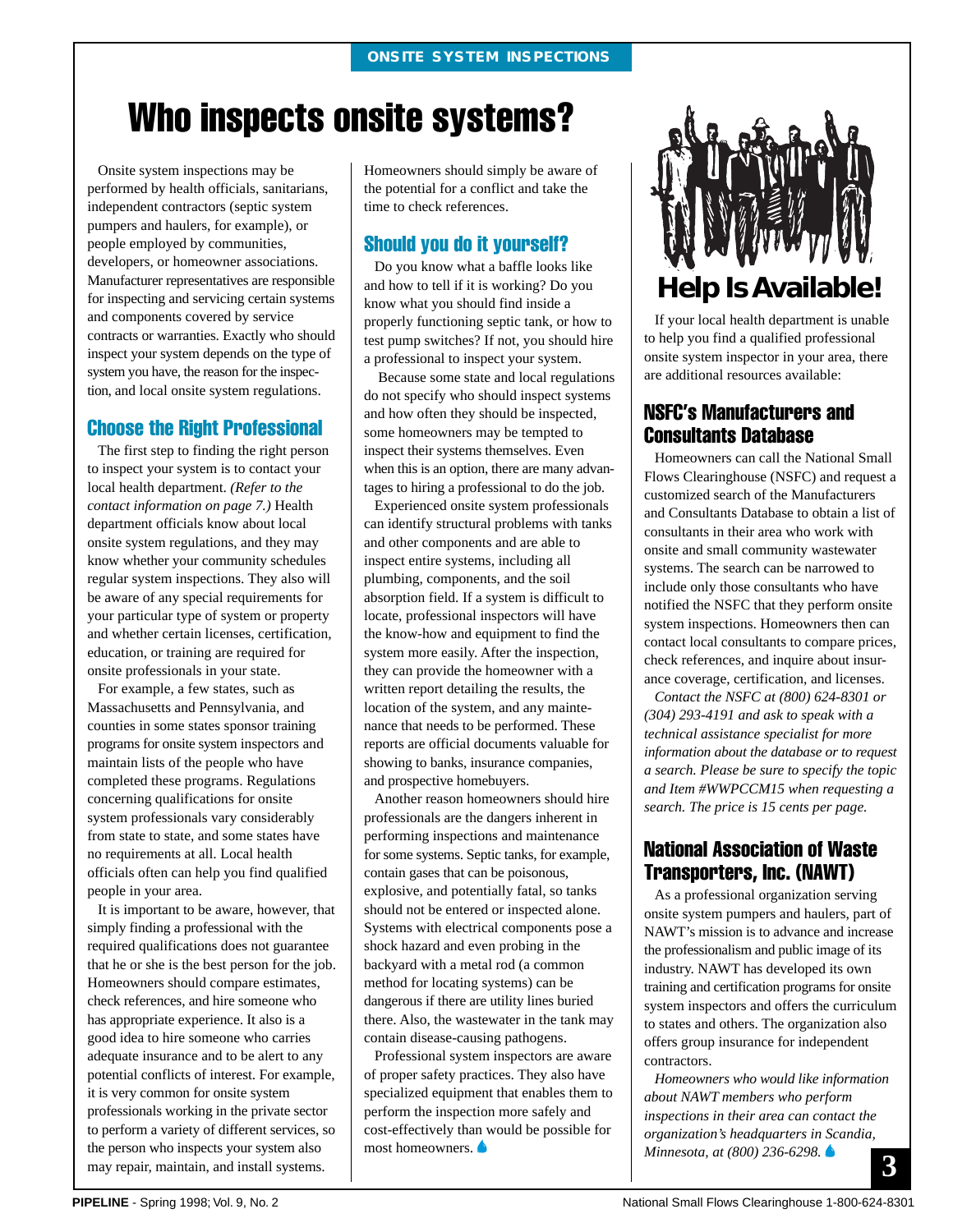## The Homeower's Role in the Inspection Process

Suppose you contacted your local health department, found the right people to inspect your system, and scheduled an appointment—now is your role in the inspection over? Not if you're smart. Your continued involvement will help ensure that everything goes smoothly and that you benefit as much as possible from the process.

#### Gather Information

One way homeowners can aid the inspection process and save considerable time and money is to provide the professionals performing the inspection with as much information about the system as possible. An "as-built" drawing of the system or reports from previous inspection or maintenance visits, for example, will help the inspector locate the system and inspect it thoroughly. Other helpful documents include operating manuals or manufacturer information for system components. Gathering this information in advance and having it on-hand at the inspection will help homeowners save time answering the inspectors' questions *(refer to the article below, "Questions Inspectors May Ask")*, and it may save the expense of someone else having to do the research.

These records sometimes can be found with the deed and other documents from the purchase of your home, or there may be some information at your local health department. *(Refer to page 8 for information about the National Small Flows Clearinghouse's new "Homeowner Onsite System Recordkeeping Folder.")*

#### Be Present

It is important for someone living in the home to be present during the inspection to answer any questions the inspectors have about the habits and lifestyle of the system users and to let the inspectors in the house to examine pipes and flush toilets.

Another good reason for homeowners to be present is to oversee the inspection as an added precaution to ensure that everything is done thoroughly and correctly—for example, that any soil or sod that is removed is replaced neatly *(see the article on page 5 for more information)*.

#### Ask Questions

Inspections are an excellent opportunity for homeowners to learn about their system and how to best care for it. It is a good idea to follow the inspector to observe and ask questions. Some health officials and other onsite system professionals are very good about taking the time to interact with homeowners to educate them about proper system operation and maintenance. However, like any group of people, different inspectors have different personalities and priorities, and it sometimes will be up to the homeowner to ask for this information.

## Questions Inspectors May Ask

A thorough onsite system inspection usually includes a detailed interview of the homeowner or resident concerning the system and household practices that may affect the system. The answers help the inspectors assess the quantity and quality of wastewater flowing into the system at various times of the day and week and other burdens to the system. The interview information also helps inspectors recommend ways residents can change their household habits to protect their systems.

The following are examples of the types of questions homeowners should be prepared to answer:

#### User Information

- *How many people currently live in the home?*
- *How many bedrooms are there in the home? • Is the home occupied year-round or seasonally?*
- *Is anyone in the home using medications or antibiotics long-term?*
- *How many loads of laundry do you do per day and per week?*
- *Do you do consecutive loads?*
- *Do you use powdered or liquid detergent?*
- *Do you have a garbage disposal?*
- *Do you have a dishwasher?*
- *Do you use a water softener?*
- *How many rolls of toilet paper do you use per week?*

#### System Information

- *Do you know what type of system you have?*
- *When was the system installed?*
- *Has the tank ever been pumped? If so, when was it last pumped?*
- *Has the system ever been repaired?*
- *Do you know where the septic tank and drainfield are located?*
- *Have pumps ever been serviced?*
- *Has the alarm system ever been repaired?*
- *Has the alarm light ever been on, or has the alarm ever sounded?*
- *Where are the separate circuits for the alarm and pump?*
- *Has sewage ever backed up into the house?*
- *Has sewage ever surfaced on the ground?*
- *Are there any soggy areas in the yard even in dry weather? Any odors?*

Sometimes the inspectors will have additional questions after examining the system. They may suspect that too much



wastewater is flowing into the system at once from excess water use, leaky faucets, or running toilets, or that food scraps or harsh chemicals are being washed down the drain. Or, there may be evidence that inappropriate items, such as diapers, cigarette butts, tampons, or condoms are being disposed of in the system.

Although some of the inspectors' questions may seem intrusive and even a little embarrassing, it is in your best interest to answer them all as openly and as honestly as possible. The inspectors' only motivation is to get an accurate picture of what happens in the system so they can identify and help you avoid any potential problems. Again, think of your inspection visit as if it were a medical checkup—your cooperation can help protect your system's health.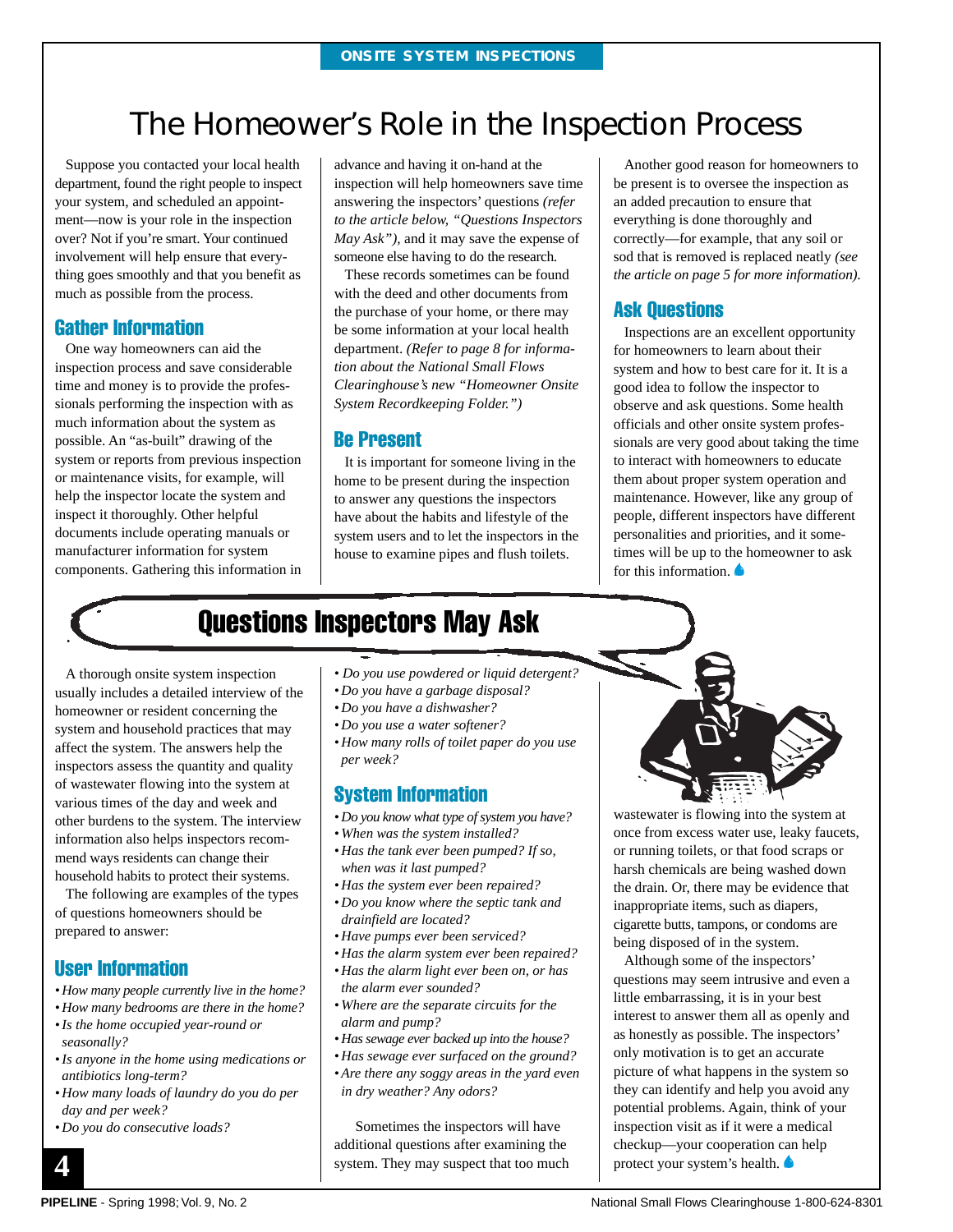#### **ONSITE SYSTEM INSPECTIONS**

## The Inspection Visit

After the inspectors obtain the information that they need from you, they will begin to examine different parts of your system and record what they find. Homeowners should be aware that the goal of an inspection simply is to assess the condition of a system at a particular point in time. It is impractical for inspectors to make any predictions or guarantees about the future performance of the system because it can be affected by too many unforeseeable factors, including the actions of homeowners.

#### Inspecting the Site

Before examining the system itself, the inspectors may check your property for obvious signs of trouble or system failure. They will look to see that downspouts and drains are pointed away from the system, and they will observe the topography of the site and note any property features, such as pavement, trees, or wells, that may affect the system or be of concern.

Some warning signs of possible system failure that warrant further investigation include odors and areas of the yard where the ground is wet or mushy or where the vegetation is different or growing more rapidly.

#### Checking Inside the House

Inspectors also will ask to go inside the house. They will flush the toilets and run a small amount of water down the drains to see if wastewater is backing up or draining slowly, which is a possible sign that the system is clogged. They also may add dye to the system *(see page 6 for more information)*, and they may locate and check the condition of pipes and verify the number of bedrooms and the number and size of water-using appliances and fixtures.

#### Locating the System

If a map or drawing of the system is not available, the inspector will need to find your system some other way, which often takes considerable time and energy and, in some cases, even adds to the inspection cost. Once the system is located, make sure the inspector sketches a map of its layout and location for future inspections.



Common methods for finding system tanks include estimating their position from the direction of the sewer pipe that leaves the house, probing the ground outside with an insulated metal rod, using a metal detector, or flushing an electronic transmitter/locator device down the toilet. Once the tank is found, the inspectors will search for the rest of the system using the metal rod or metal detector, and they will temporarily place flags in the yard as they locate various features to facilitate sketching a map of the system. The whole process of locating and flagging different parts of the system may take several hours.

*The NSFC's "Homeowner Onsite System Recordkeeping Folder" contains more detailed information about locating systems. See page 8 for more details and ordering information.*

#### Uncovering Tank Access Ports

Systems, such as septic systems, that have tanks buried underground should have risers (elevated access covers) that make finding, inspecting, and maintaining them more convenient. If not, inspectors will have to unearth the tank's inspection ports and manhole. Ideally, the digging should be done with care so the inspectors can replace the sod neatly before they leave.

Homeowners should consider installing lockable risers for tanks that are difficult to locate or access to save time and money for future inspection and maintenance visits. If risers are not practical, there are flags and other devices available for marking the location of the tank and other system components.

#### Inspecting the Tank

After the tank accesses are opened and the covers are set aside, the inspectors will determine the size of the tank and whether it is constructed of concrete, metal, fiberglass, or plastic. They also will note the odor and appearance of the wastewater inside. There should be a layer of scum on top and the wastewater should smell musty, not sour.

Next, the inspectors will check the baffles or tees inside the tank to make sure they are correctly positioned and that there is no damage or plugging. (Adequate baffles and tees can prevent scum and sludge from leaving the septic tank and clogging the drainfield.) If the tank is equipped with effluent filters to help prevent solids from leaving the tank, these filters will be examined as well and may be cleaned if necessary.

The inspectors also will try to determine if the tank is watertight or if it has any cracks or leaks by measuring the level of liquid above or below the inlet and outlet. If the water is too high or if it is constantly flowing out of the tank even when no water is being used in the house, it could mean high groundwater or storm runoff is entering the tank. Low levels in the tank can be a sign that wastewater is leaking out. The tank may need to be pumped and cleaned for leaks to be located. The inspectors also may check the integrity of the pipes and connections to the tank.

If the inspector finds water stains in the tank that show that the level of wastewater has been high in the past, again the cause Continued on page 6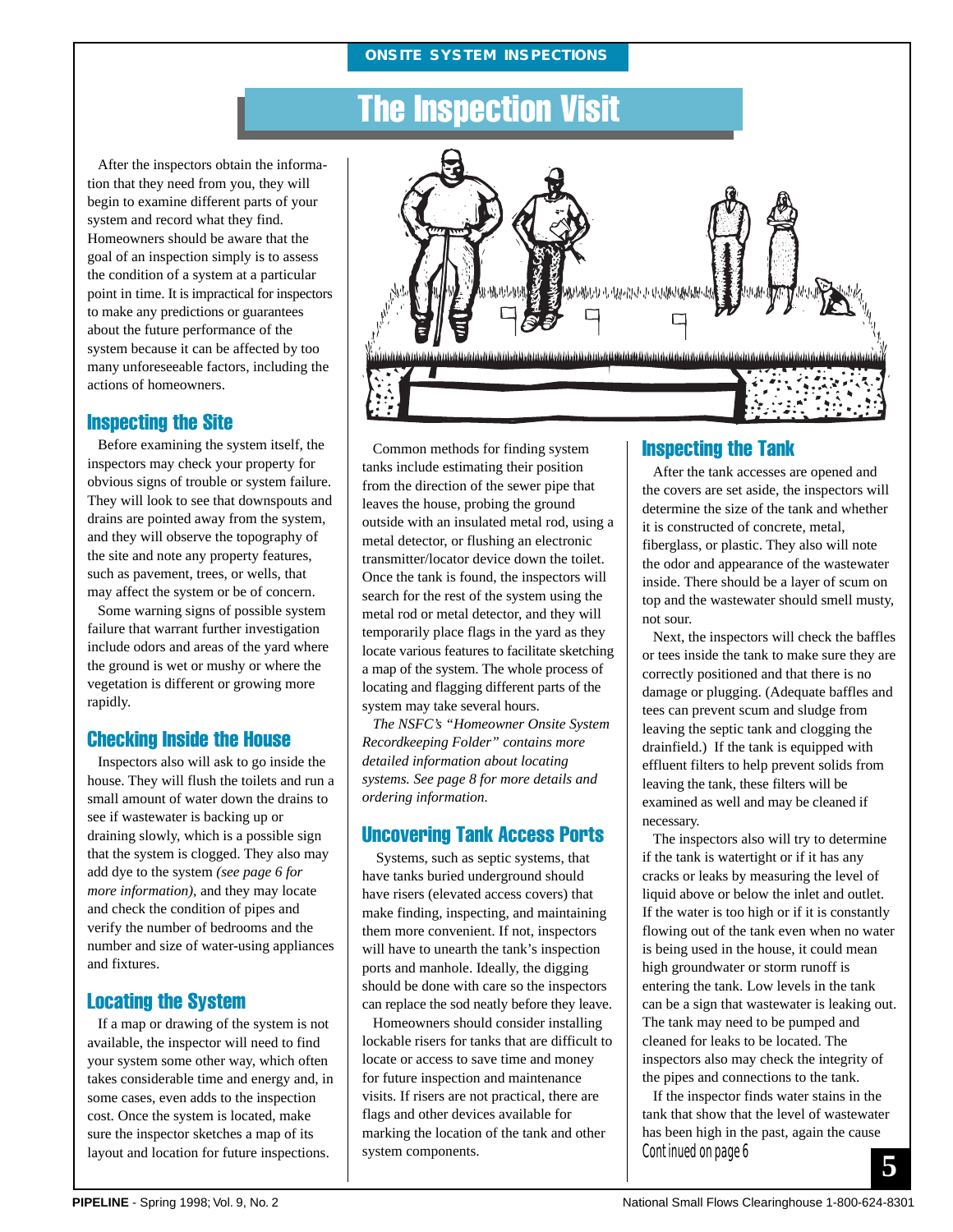#### **ONSITE SYSTEM INSPECTIONS**

## The Inspection Visit

continued from page 5

may be high groundwater or stormwater, or it may be the result of excess household water use. Leaky faucets, running toilets, and doing loads of laundry consecutively, for example, can discharge large volumes of water into the system, causing hydraulic overloading. Inspectors may need to work with homeowners to discover the root of the problem.

#### Measuring Scum and Sludge

If an onsite system is working correctly, the wastewater in the tank will separate into three layers—grease and other light materials will float to the top to form a layer of scum, heavier solids will settle to the bottom to form a layer of sludge, and the partially clarified liquid that is left in the middle of the tank flows out for further treatment. However if the layers of scum and sludge in the tank become too thick, solids can be flushed out of the tank along with the liquid and can clog the system. Therefore, one of the most important tasks the inspector will perform is to measure the depth of scum and sludge in the tank.

There are a few common methods that inspectors use to measure the layers in the tank. They sometimes use a hollow clear plastic tube device that when lowered to the bottom of the tank through a hole in the scum layer and brought back up retains a cross-section of the liquid and sludge layers that can be measured. Or, the sludge layer can be measured by wrapping a long stick with a towel or cloth and then lowering it to the bottom of the tank through the baffle, tee, or a hole in the scum layer. The length of the sludge material sticking to the cloth indicates the depth of the sludge layer.

To measure the scum layer, the inspectors may use a long stick with a short piece of wood attached to the bottom to form an "L" or a "foot." When this stick is pushed through the scum and brought back up, the "foot" meets resistance at the bottom of the layer, and the inspectors can then mark the stick at the top of the layer to give them depth of the scum layer.

 When the scum and sludge layers in the tank become too thick or get too close to

the bottom of the outlet baffle or tee, the tank should be pumped. Exactly how much scum and sludge is too much and how often a tank needs to be pumped depends on several factors, including local health agency regulations or guidelines, the type of system and the biological processes at work, the size of the tank, the number of people in the house and their habits, the type of appliances and fixtures in the home, and the temperature in the tank. Your local health department should be able to give you information concerning what levels in the tank indicate the need for pumping.

How often the tank should be pumped can then be determined from observing the rate of accumulation with regular inspections. Although general pumping frequency guidelines and schedules are available for different types of systems, the best way to protect your individual system is to have it inspected regularly so the most accurate pumping frequency can be determined.

*The NSFC offers a variety of information on the maintenance requirements of different onsite systems. Refer to pages 7 and 8 for contacts and product information.*

#### Examining the Distribution Box

If the system includes a distribution box or drop box where all the effluent from the tank flows to be distributed to the different lines in the drainfield, this box also may be located and uncovered for inspection.

 Inspectors will check to make sure that the box is level to ensure that the different sections of the drainfield are receiving the intended amount of effluent. They also will note the depth of the wastewater in the box and if there are any solids in it. If the depth of effluent in the box is above the outlets, this may indicate that the drainfield is clogged. Solids in the box may indicate a broken baffle or tee in the tank or that the tank needs to be pumped.

#### Inspecting Pumps and Siphons

Some onsite systems are designed to use pumps or siphons, which also need to be checked. Pumps are located in tanks, called pump wells, chambers, or vaults, located either outside separate from the treatment tank or in a compartment inside the treatment tank. Pump tanks need to be inspected for damage, corrosion, and watertightness, and are considered enclosed spaces, which makes certain safety precautions necessary. Inspectors also must protect themselves from electric shock when inspecting pumps, as well as from the other hazards inherent with inspecting onsite wastewater systems.

Inspectors will look to see if any grease or solids from the tank are in the pump chamber, and they will manually check the operation of the pump or siphon, testing all level controls, switches, and alarms. They also may take readings from counters and meters on the pump or siphon.

#### Checking Alarms and Controls

Onsite systems that have mechanical components sometimes have electrical control panels and alarm systems that need to be regularly inspected, tested, and serviced. Complex electrical systems may be checked and serviced by a manufacturer representative as part of the terms of a service contract or warranty.

#### Inspecting the Drainfield

Once the drainfield is located, the inspectors will examine the site for signs of failure and for certain types of cover, such as trees and shrubs that can clog the drainfield pipes. As they probe the area to determine the layout of the drainfield, they will note the number, length, and width of the trenches, and whether they are lined with sand, gravel, or some other material.

Probing in the drainfield area also gives inspectors clues as to whether the soil underneath is clogged. The texture and color of the adjacent soil is significant—thick black sticky soil may indicate a problem.

#### Using Dyes and Tracers

Another common method for testing onsite systems is to flush tracers or dyes down the toilet and into the system. Dyes and tracers are often used to locate leaks and to determine whether the drainfield is clogged and if the system is contaminating nearby wells, other drinking water sources, or surface waters.

One drawback to this method is that some dyes are thought to be carcinogenic and may themselves contaminate nearby water sources. Also, dyes sometimes don't become visible for hours or days or may not appear at all, even in systems that are malfunctioning.

**6**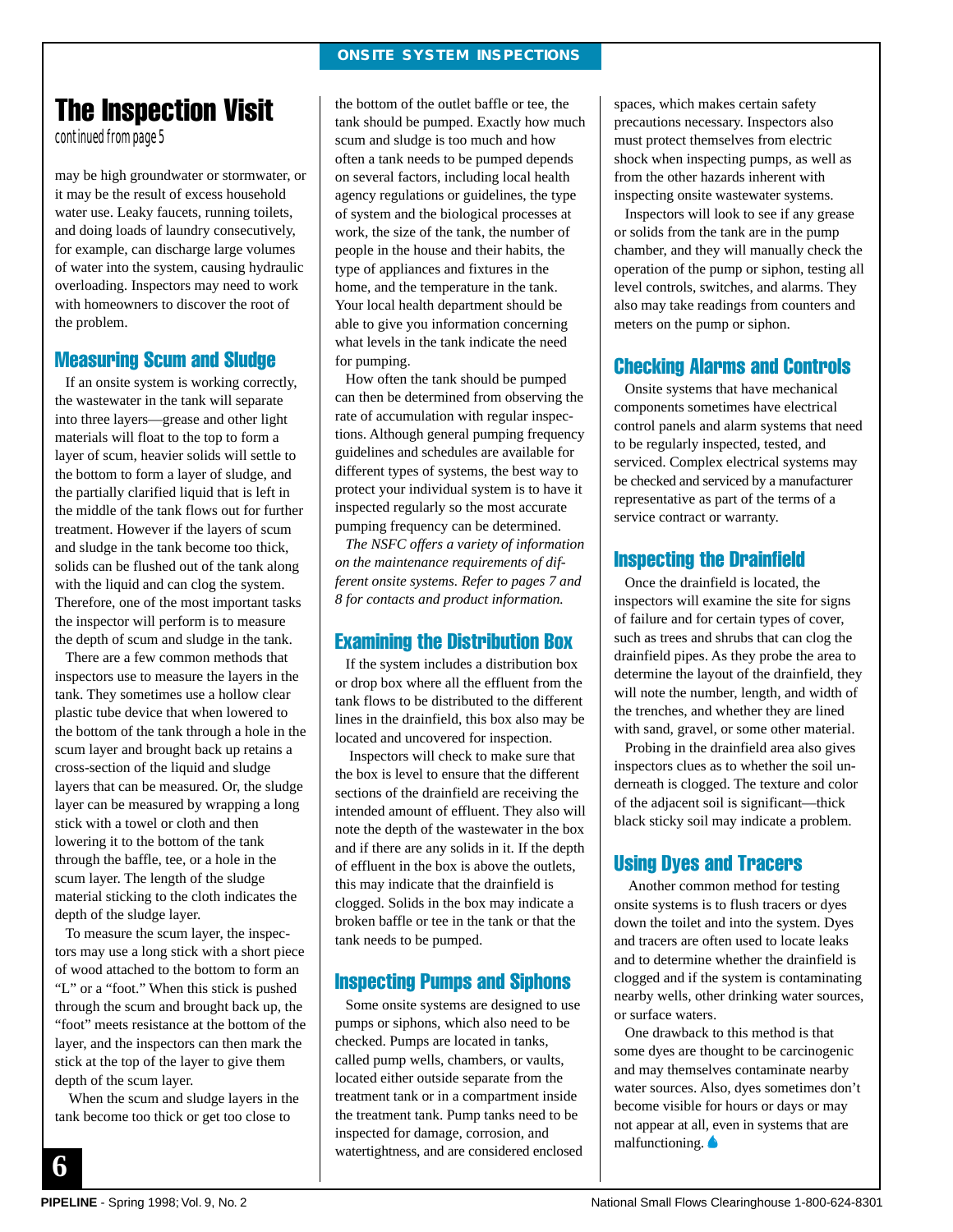#### **ONSITE SYSTEM INSPECTIONS**

## Delaware Inspector Shares His Experience

If there is a problem with an onsite wastewater system, Hollis Warren has probably seen it. His family's onsite system business has been serving Kent County, Delaware, since 1960. About five years ago they also began inspecting systems.

"I like doing inspections because you sometimes catch the start of a failing system and save the homeowner money," explains Warren. "Some of the problems we have been finding are baffles missing in the tanks, which can let sludge out into the drainfield, and things that don't belong in the system, such as plastic products and undigested food. We've also found holes in the tanks or around the pipes going into the tank, which can let excess water in, and when we question customers about their water use, we find that most people do all of their wash at one time, thus overloading the system."

Sometimes, Warren explains, the problem is improper maintenance or shoddy work by untrained people in the field.

"We recently inspected an LPP [low pressure pipe] system for a customer and discovered that the pump was installed without a check valve, which was causing problems," explains Warren.

According to Warren, this last example illustrates why homeowners should learn about their systems and be careful to hire trained professionals and not only look at cost when deciding to have work done to their systems.

"There are still people out there who just flush the toilet three times, and if it goes down, pass the system," Warren says. "We in the industry must maintain a high standard and have a good understanding of the systems through education."



#### **What if there is a problem with my system?**

Inspections may uncover relatively minor system issues, such as tanks that need to be pumped and baffles that need to be repositioned or replaced, or they may bring attention to plumbing problems, such as leaky fixtures.

However, in the event that an inspection reveals a more serious problem that requires repairing or replacing part of your system, it is important to contact your local health department (or, in some cases, your onsite system management program or homeowners' association) for information and advice. Although inspectors may offer suggestions concerning repairs or different technologies to help your system, you will need to confirm which options are appropriate and allowed in your area.

For example, local health officials can confirm which options are most practical and cost-effective and which alternative treatment technologies are allowed by local regulations. You also need to know if your system must be repaired within a certain time, if you need a permit, and if your water supply needs to be checked for contaminants.

Usually, the most serious problem is a failed system. The exact criteria for system failure varies from place to place depending on local regulations, but it usually indicates that operating the system in its current condition poses a threat to public health or the environment. Depending on the problem and conditions at the site, you may be advised to replace part of your system or to provide additional or alternative treatment. Again, local health officials can help you sort out the most practical solutions for your situation.

Even if an inspection does reveal a problem that needs to be addressed, homeowners should feel reassured that because of the inspection, they know more about their system and how to operate and maintain it properly to avoid more problems in the future. After all, the cost of periodic inspections and pumping is just a fraction of the cost of replacing all or part of a system. Routine inspections and maintenance along with proper operating habits significantly increases the potential that a system will function well for many years.



#### Local Health Departments

Homeowners and residents of small communities who want information about onsite system inspections should contact their local health departments for local regulations concerning inspections, how often certain types of systems should be inspected, and who is qualified to perform inspections locally. Health officials also may have records showing the exact location of systems, the frequency of system maintenance, and the results of past inspections. Local health agencies usually are listed in the government section or blue pages of local phone directories.

#### National Small Flows Clearinghouse (NSFC)

The NSFC offers technical assistance and free and low-cost information and materials on a variety of onsite and small community wastewater issues. Only a few of the NSFC's many resources and services are mentioned in this newsletter. Call the NSFC at (800) 624-8301 or (304) 293-4191 for more information or to request a free catalog.

#### Extension Service Offices

Many universities have U.S. Department of Agriculture Extension Service offices on campus and in other locations that provide a variety of services and assistance to individuals and small communities. For the phone number of the extension office in your area, check the government pages of your local phone directory, call the NSFC, or call the U.S. Department of Agriculture directly at (202) 720-3377.